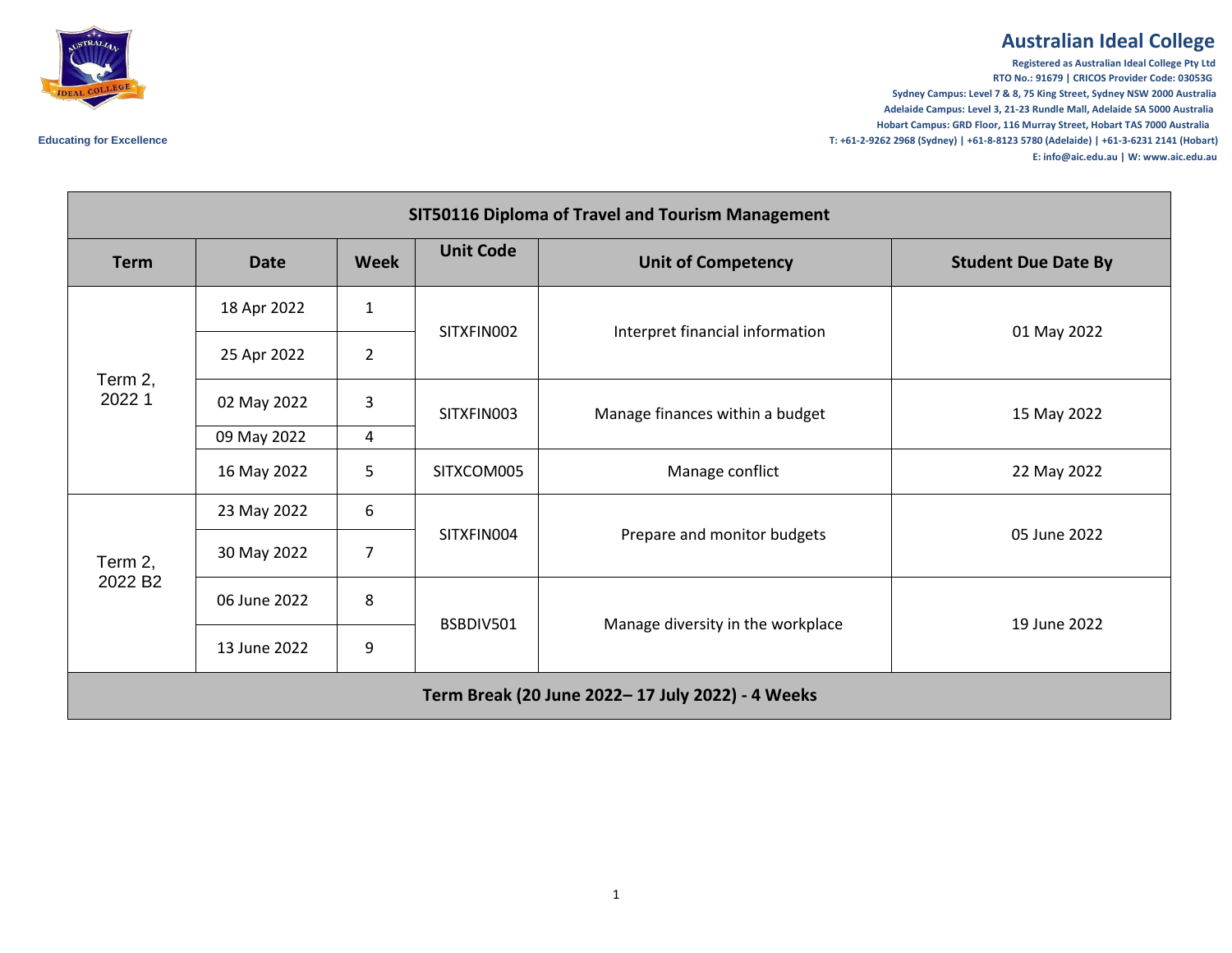## **Australian Ideal College**

**Registered as Australian Ideal College Pty Ltd RTO No.: 91679 | CRICOS Provider Code: 03053G Sydney Campus: Level 7 & 8, 75 King Street, Sydney NSW 2000 Australia Adelaide Campus: Level 3, 21-23 Rundle Mall, Adelaide SA 5000 Australia Hobart Campus: GRD Floor, 116 Murray Street, Hobart TAS 7000 Australia Educating for Excellence T: +61-2-9262 2968 (Sydney) | +61-8-8123 5780 (Adelaide) | +61-3-6231 2141 (Hobart) E: info@aic.edu.au | W: www.aic.edu.au**



| SIT60116 Advanced Diploma of Travel and Tourism Management<br>(Year 1) |              |                |                  |                                 |                            |  |  |  |
|------------------------------------------------------------------------|--------------|----------------|------------------|---------------------------------|----------------------------|--|--|--|
| <b>Term</b>                                                            | <b>Date</b>  | <b>Week</b>    | <b>Unit Code</b> | <b>Unit of Competency</b>       | <b>Student Due Date By</b> |  |  |  |
| Term 2,<br>2022 B1                                                     | 18 Apr 2022  | $\mathbf{1}$   | SITXFIN002       | Interpret financial information | 01 May 2022                |  |  |  |
|                                                                        | 25 Apr 2022  | $\overline{2}$ |                  |                                 |                            |  |  |  |
|                                                                        | 02 May 2022  | 3              | SITXFIN003       | Manage finances within a budget | 22 May 2022                |  |  |  |
|                                                                        | 09 May 2022  | 4              |                  |                                 |                            |  |  |  |
|                                                                        | 16 May 2022  | 5              |                  |                                 |                            |  |  |  |
| Term 2,<br>2022 B <sub>2</sub>                                         | 23 May 2022  | 6              | SITXFIN004       | Prepare and monitor budgets     | 19 June 2022               |  |  |  |
|                                                                        | 30 May 2022  | $\overline{7}$ |                  |                                 |                            |  |  |  |
|                                                                        | 06 June 2022 | 8              |                  |                                 |                            |  |  |  |
|                                                                        | 13 June 2022 | 9              |                  |                                 |                            |  |  |  |
| Term Break (20 June 2022- 17 July 2022) - 4 Weeks                      |              |                |                  |                                 |                            |  |  |  |